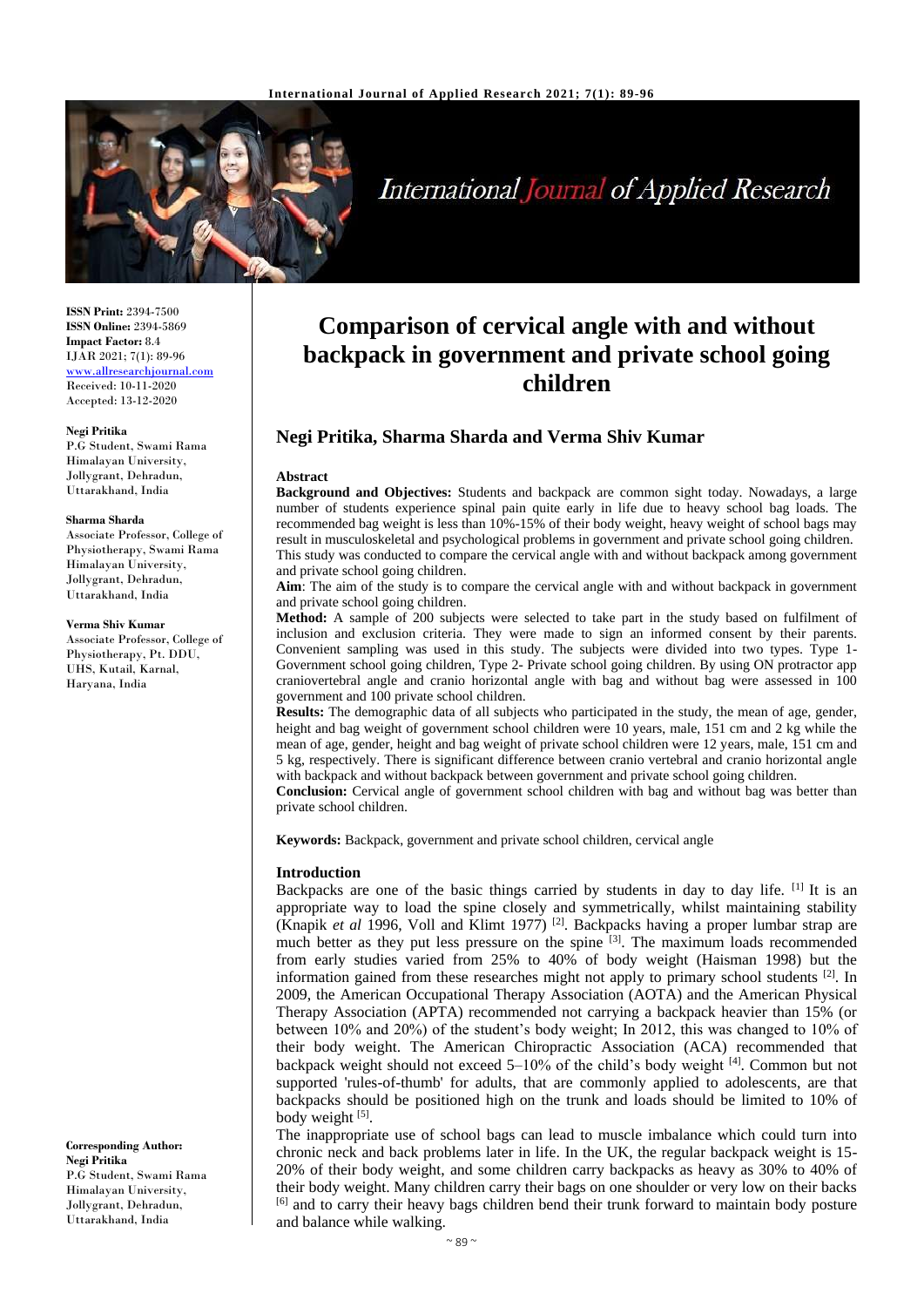Therefore, carrying a heavy backpack can be a source of musculoskeletal disorders like shoulder, neck and back pain in children [7].

School bags have long been thought to be associated with back and neck pain in adolescents (Malhoutra and Sen Gupta 1965), and clinicians are frequently asked for advice on school bag carriage and its contribution to back and neck pain (Wigram 2002). There are several studies done by other researchers, proved that carrying backpacks lead to a forward head position [8]. Epidemiological studies have shown a high prevalence of spinal postural deviations in children and adolescents, with forward head posture (FHP) is being one of the most common postural deviation [9]. When the head is held anterior to its neutral, balanced position and stresses the cervical vertebrae and posterior neck muscles this is known as forward head posture (FHP) [10]. It is associated with shortening of the upper trapezius, the posterior cervical extensor muscles, the sternocleidomastoid muscle and the levator scapulae muscle [9] .

The highest rate of growth and changes takes place during puberty and the growth of skeletal system ceases at the age of 16 years for females and 18 years for males but the secondary ossification of skeletal system is not complete until the mid twenties [11] . Beside this external forces such as load carrying may also influence the growth, development and maintenance of the alignment of the human body and the excessive backpack load causes back pain and spinal deformities in children. <sup>[2]</sup> The pain associated with carrying a backpack is referred to as "backpack syndrome." This syndrome includes the following factors: abnormal body posture causing headaches, fatigue, and cervical and lumbar pain [4] due to which the spine becomes more prone to injury for a greater length of time, so advisable school bags should be used by children during these crucial years of growth and development <sup>[6]</sup>. Research in young military recruits suggesting that once someone is injured by carrying a load they are more prone to be injured again any injuries raised by carrying a school backpack should be concerning for all involved and should be taken into account by parents, educators and health care professionals regarding the role of heavy backpacks [12]. Bad posture such as forward head posture could be improved with the help of education and appropriate reminders to decrease the expansion of neck pain and to increase the energy and quality of life among school children [13].

Features of suitable school bags based on the scientific criteria:

- 1. Bags should be chosen from the lightest material [3].
- 2. Top of the backpacks should not be higher than the shoulders and the bottom of that should not be lower than top of the hip bone  $[3]$ .
- 3. To avoid damaging the spine backpacks should be used with two chords [3].
- 4. Students should put heavier things close to the central axis of the body so that they get so close to the central axis of the body  $[3]$ .
- 5. Students should avoid convoluting the backpack on their back [3].

We conducted this study to compare the changes in cervical angle i.e., cranio horizontal and craniovertebral angle with various backpack weight in private and government school children with the help of ON Protractor App due to which

the result of this study can be a good guide for teachers and parents so that they can teach proper use of bags to their children and it can be also helpful in the prevention of skeletal deficiency in the next generation.

#### **Methodology**

**Study type: Comparative study** 

#### **Sample size:** 200 Individuals

#### **Study centre**

- 1. Government Inter College Badowala Jolly grant, Dehradun
- 2. Doon public school, Bhaniyawala

#### **Selection Criteria Inclusion Criteria**

Normal healthy individuals Age: 10-13 years Ability to wear a school bag while standing Individuals willing to participate in the study

#### **Exclusion criteria**

Musculoskeletal problems Neurological problems Congenital anomalies Ill health

## **Instrumentation**

Weighing machine Measuring Tape Traditional double shoulder strap school bag Smartphone Tripod stand Stool Marker

## **Outcome Measures**

Cranio Vertebral Angle Cranio Horizontal Angle

#### **Procedure**

Purpose and procedure of the study was explained to the school authority and permission was taken from the authority regarding the study. The subjects were screened according to inclusion and exclusion criteria. And a written consent form was given to the subjects which was filled by their parents. Purpose and procedure of the study was explained to all the subjects. Subjects were divided into two types–

Type 1: Government school children

Type 2: Private school children

#### **Measurement of height, weight and backpack weight**

The height in centimetres and weight in kilograms was measured using a measuring tape and weighing machine respectively.

**Height Measurement:** The subjects were asked to remove their shoes and to stand near the wall where the measuring tape was stick while maintaining an erect posture.

**Weight Measurement:** The subjects were instructed to remove the shoes and stand on a weighing machine and the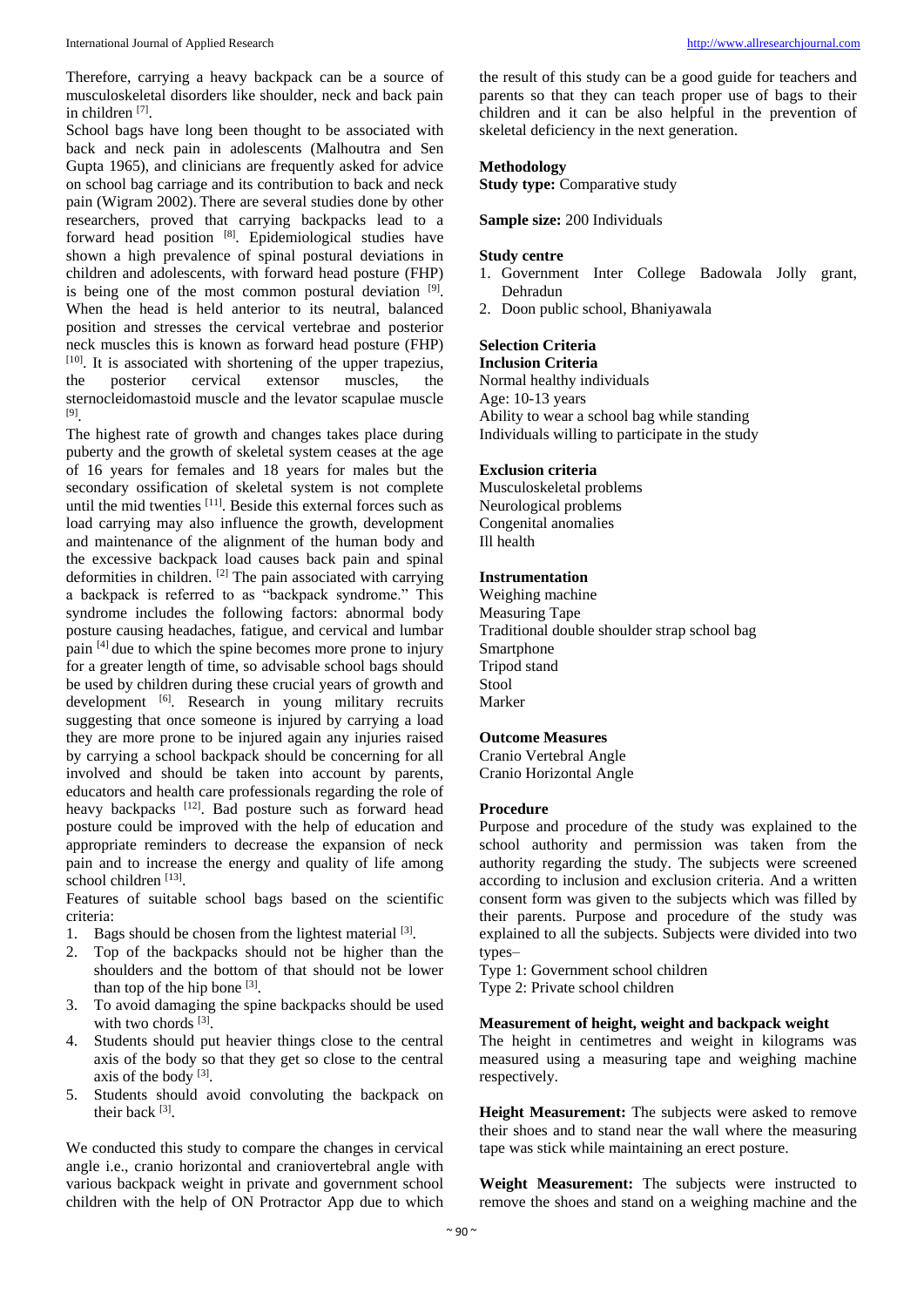weight was recorded for each student. The subjects were then asked to wear their backpack and the weight was measured again.

The difference in weight of children with the backpack and

without the backpack was calculated and considered as their backpack weight, the study was conducted in the free hour of each class under the supervision of class teacher and physical education teacher.



**Fig 5.3:** Height Measurement

# **Measurement of Cervical Angle using Protractor App**

By the ON Protractor app CVA and CHA were measured. For testing procedure participants were made to sit straight on a stool and instructed to focus at a particular point on their eye level with chin tuck to maintain a neutral head position. The smart phone was positioned away from the participant on tripod stand and then angles were measured using the smart phone app-On Protractor.

The angles in sagittal view are as follows:-

**Cranio vertebral angle:** The angle formed at the intersection of a horizontal line through a spinous process of C7 and a line joining to the tragus of ear.

**Cranio horizontal angle:** The angle formed at the intersection of a horizontal line through the tragus of ear and line joining the tragus of ear and lateral canthus of eye.

Both the angles were measured first without backpack and then with backpack and the observed readings were recorded.



**Fig 5.4:** Cervical Angle Measurement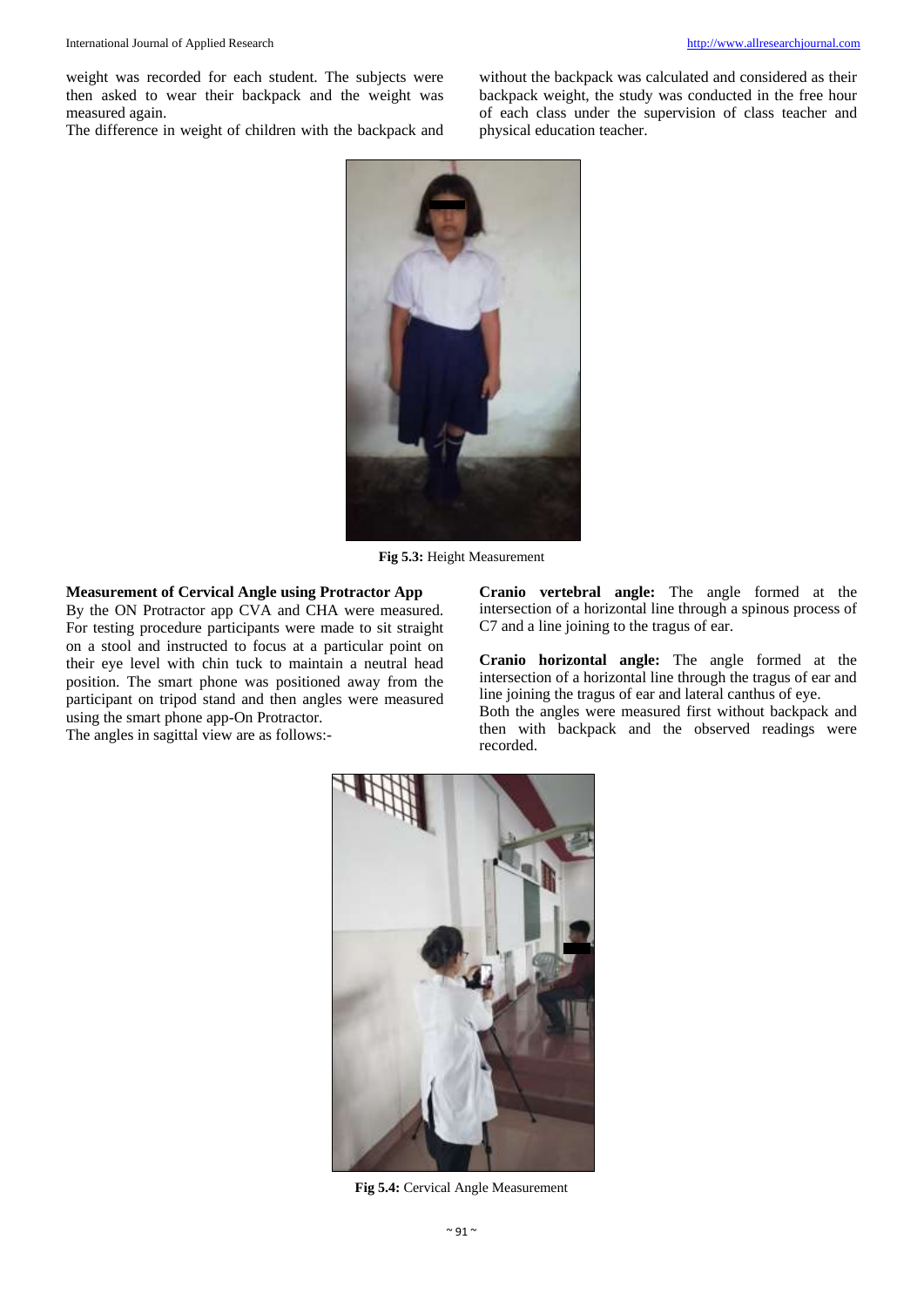#### **Result**

On comparing both Government & Private School data results we find that Private School data results show more mean in weight with bag 42.5900 (Government School-41.5500), weight without bag 37.3600 (Government School-37.3300), CVA with bag 49.7969 (Government School48.5999), CVA without bag 47.2933 (Government School-45.5057), CHA with bag 28.4863 (Government School-24.7663) and CHA without bag 26.6894 (Government School- 22.7822).

#### **Government School**



**Graph 6.1:** Showing mean of age of government school children



**Graph 6.2:** Showing mean of gender of government school children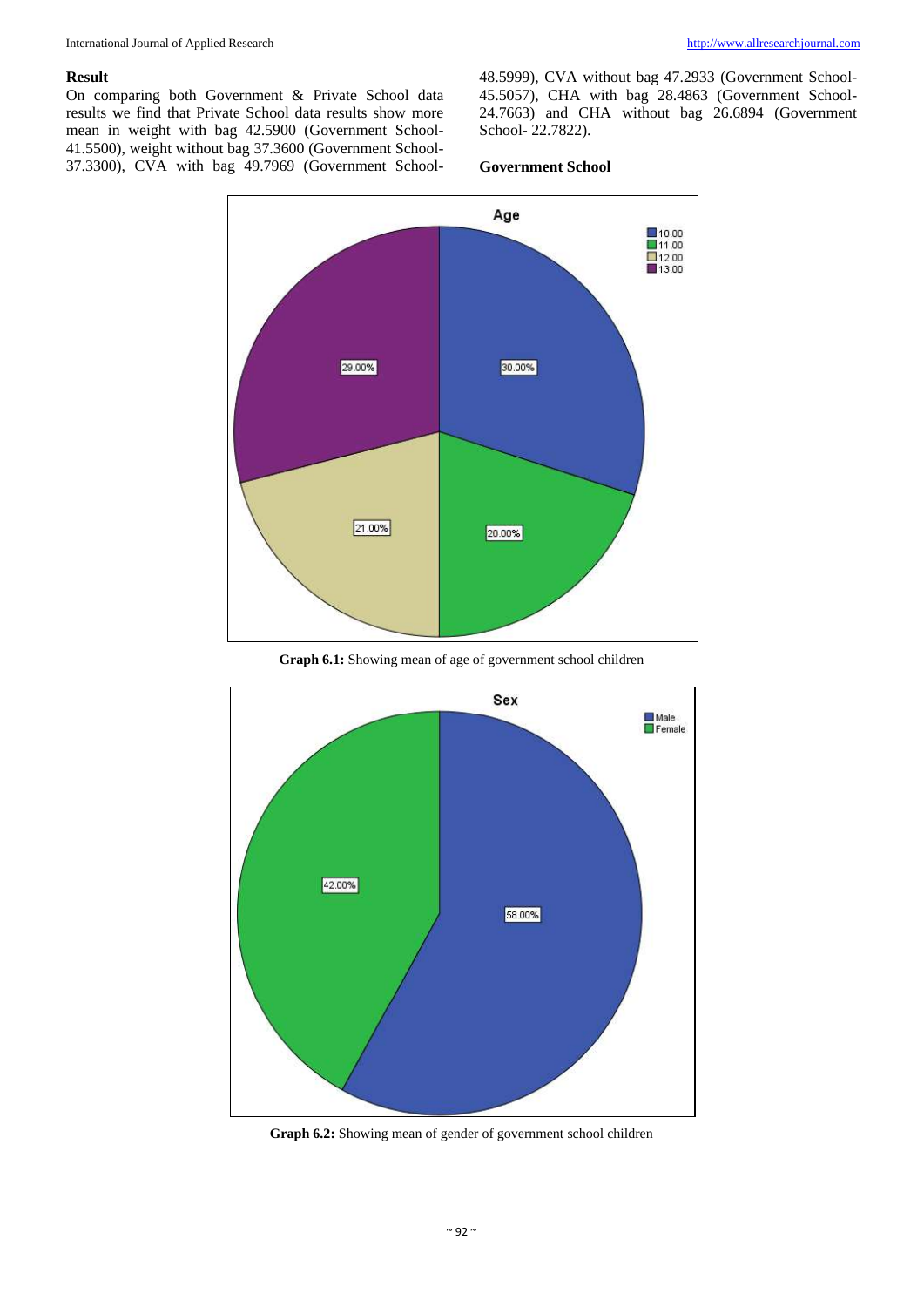

**Graph 6.3:** Showing mean of height of government school children



**Graph 6.4:** Showing mean of bag weight of government school children

**Private School**



**Graph 6.5:** showing mean of age of private school children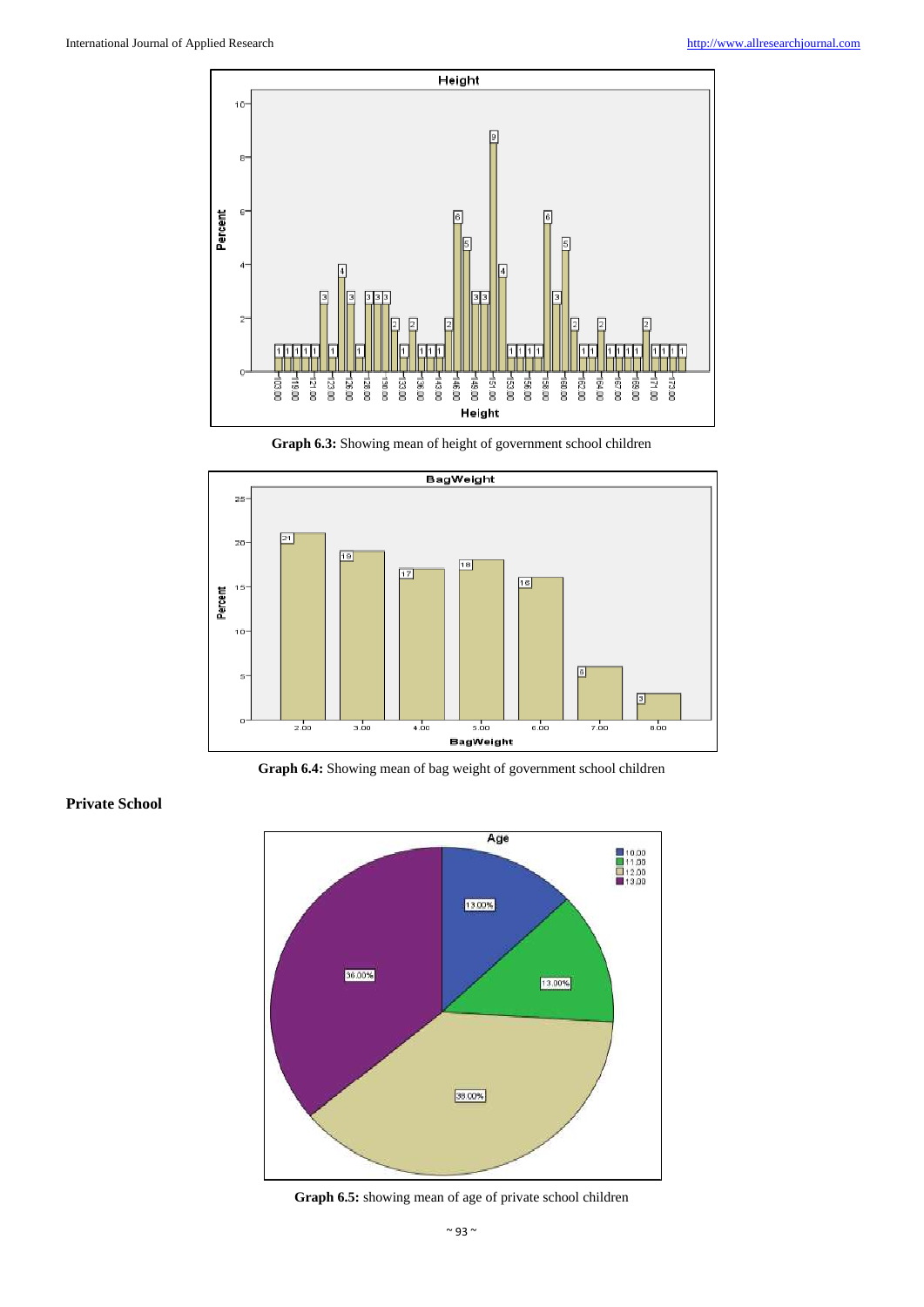

**Graph 6.6:** showing mean of gender of private school children



**Graph 6.7:** showing mean of height of private school children



**Graph 6.8:** showing mean of bag weight of private school children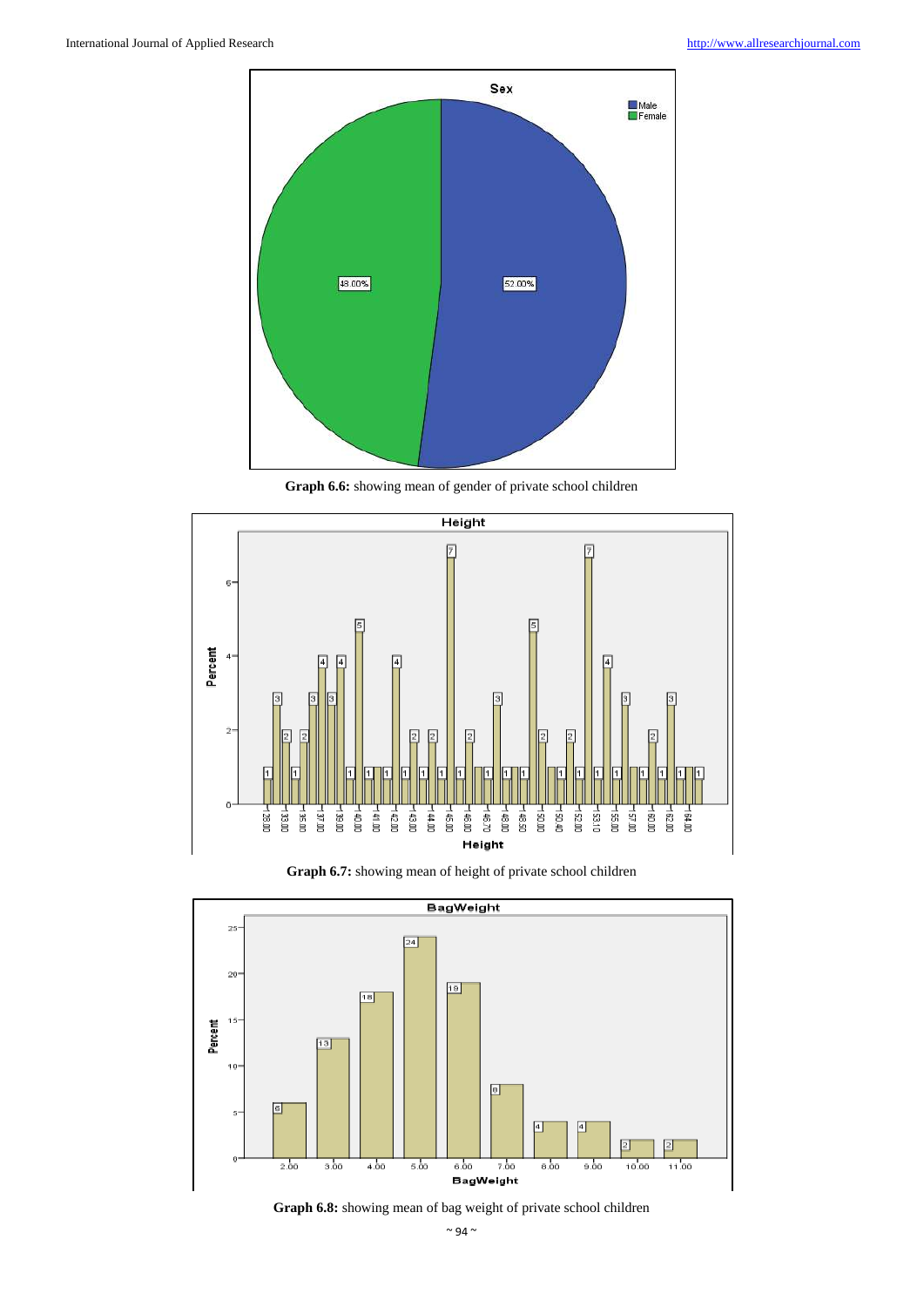

**Graph 7.0:** showing comparison of weight with bag v/s weight without bag, CVA with bag v/s CVA without bag and CHA with bag v/s CHA without bag in type 1 and type 2 school children

#### **Discussion**

The present study was intended to explore the difference of craniovertebral angle with bag/without bag and cranial horizontal angle with bag/without bag between government and private school going children. We have also find the weight of student with bag and without bag. The comparison was done between private and government school going children age group of 10-13 years on 200 overall sample size. It was found that there was a significant change on the cervical angle when measured with and without a bag between government and private school going children. There was also significant difference between weight with bag and weight without bag between government and private school going children. Thus, the results of this study showed that there is a statistically significant effect of backpack weight on cervical angle of private school going children as compare with government school going children  $(p<0.05)$ .

The reason behind why government school going children have better cervical angles with backpack and without backpack as compare to private school children – The former are more involved in physical activities and outdoor games instead of sitting in a same posture for longer duration of period as well as they carry bags of less weight while private school children carry more bag weight and they usually do less physical activities and live sedentary lifestyle.

## **Limitation of study**

Sample size was small.

Unequal distribution of male and female participants

#### **Recommendations for future study-**

Study can be done on large sample size.

In future studies, latest technique for measuring postural angles can be used.

Equal number of male and female subjects can be studied to remove the gender bias.

Other factors like nutrition, psychosocial behaviour etc can be taken to get much better results.

# **Solutions**

#### **Students**

They should arrange their educational accessories in a way that the heaviest things get closer to their back.

They should empty their water bottles before coming back to home from school.

They shouldn't carry unnecessary things to their school.

They should do some sort of physical exercises or participate in physical activities also.

## **Family**

Parents should proceed to buy traditional-double strap bags with lumbar strap or wheels which distribute equal weights on body.

They should supervise students in order not to carry unnecessary books and things to school.

## **Educational facilities**

Personal cup-boards or lockers to keep heavy books and materials at school

More outdoor activities

Educational brochures and classes related to posture and backpacks.

## **Conclusion**

On the basis of above results, it can be concluded that with bag and without bag cervical angle was better more in government school going children as compare to private school going children.

## **Acknowledgement**

We are very grateful to Dr. Vijay Dhasmana (presidential body), Dr. Vijendra Chauhan (Vice chancellor), Dr. Mushtaq Ahmed (Dean), Dr. Anuradha Kusum (vice principal), Dr. Atul Agrawal (HOD Dept. of Physiotherapy) for their valuable guidance and continued support in completion of this study without which I would not have been able to complete this clinical research.

### **References**

- 1. Fatemeh Mohammad Beigi *et al.* The effect of backpack weight on vertebral column deformity of high school girl students Euro. J Exp. Bio 2014;4(6):26-31.
- 2. Wunpen Chansirinukor *et al*. Effects of backpacks on students: Measurement of cervical and shoulder posture Aus. J Phy 2001;47:110-116.
- 3. Hossein Matlabi *et al.* Carrying heavy backpacks and handbags amongst elementary students: Causes and